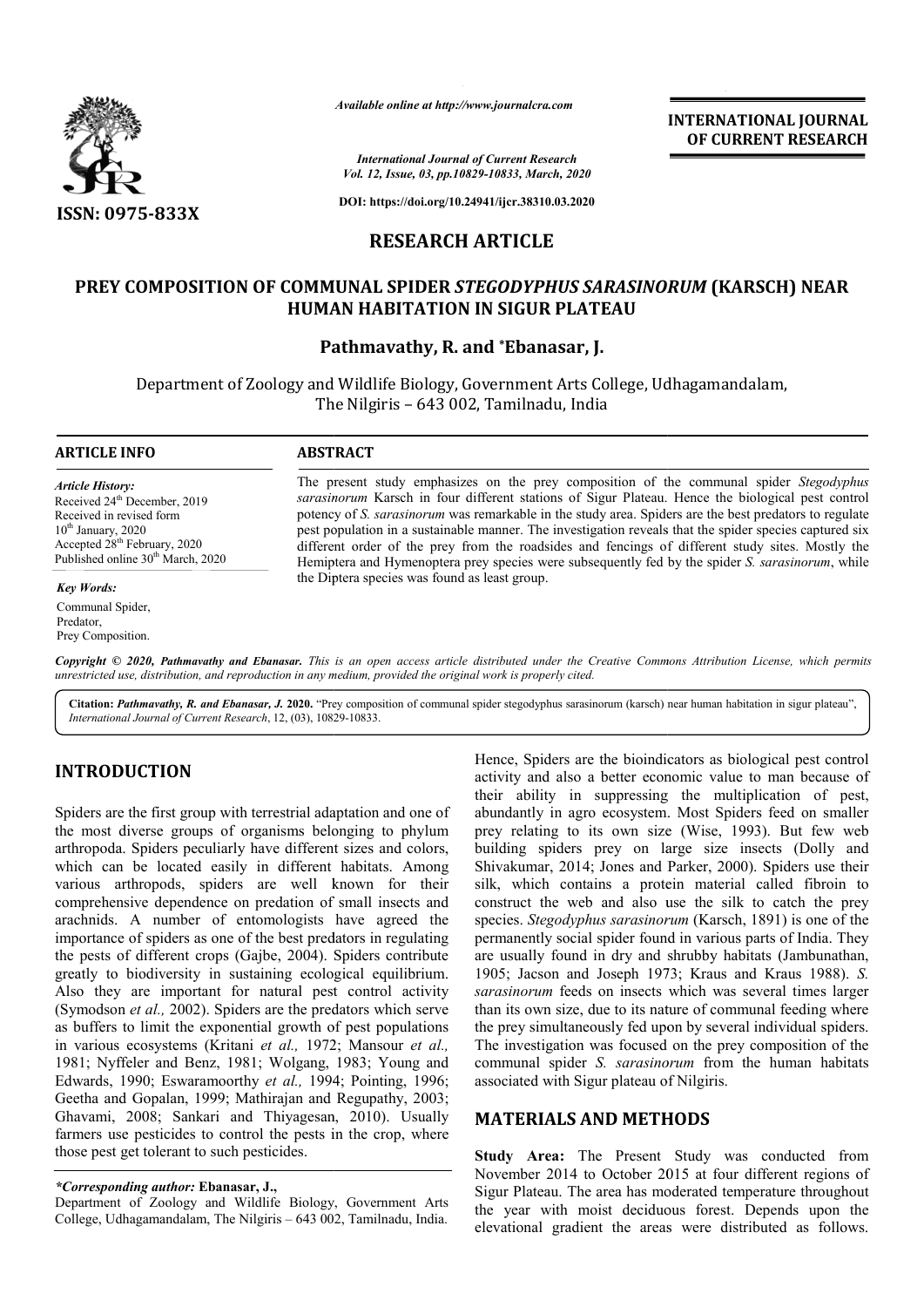Station 1 is Mavanalla which lies at the geographical position of 11°32'35.55"N latitude, 76°40'51.23"E Longitude and the elevation is 918m above MSL. Station 2 is Vazhaithottam lies at the geographical position of 11°31'49.56"N latitude, 76°41'31.41"E Longitude and the elevation lies at 925m above MSL. Station 3 was Masinagudi lies at the position of 11°34'04.87''N latitude, 76°38'20.54"E Longitude and the elevation lies at 948m above MSL. Station 4 was Bokkapuram lies at the geographical position of 11°32'33.62"N latitude, 76°38'58.29"E Longitude and the elevation lies at 968m above MSL.

**Collection of web:** The communal spider *S. sarasinorum* was selected for the present study. Spiders are found in road sides and fencings of the field. They are located in the habitat such as plants, shrubs, branches of trees *etc.,* Spiders were observed by using visual searching by following (Sebastian *et al.*, 2005) and aerial hand collection methods (Tikader, 1987; Coddington *et al.,* 1996).

**Identification of prey composition:** Prey captured by the communal spider *S. sarasinorum* was observed by carefully dissecting collected webs. Old webs were subjected for prey preference. Remaining exoskeletons of insects collected from the web were used to identify the prey species in order level using standard keys of Ramalingam (2003). Once the observation was completed the webs were again replaced to the habitat. Few insect skeletons could not be identified because of damage were recorded as unidentified. The total number of prey in each category was counted carefully and recorded.

**Statistical Analysis of Data:** Collected data were statistically analyzed ANOVA using MINITAB software.

## **RESULTS AND DISCUSSION**

The present study is a preliminary assay to understand the prey selection of selected spider species *S. sarasinorum*. Spiders usually feed on insects. Among the 12 months of study period 6 different order of the prey captured by the communal spider *S. sarasinorum* were observed in all the four stations. The prey species recorded *viz.,* Coleoptera, Dictyoptera, Diptera, Hemiptera, Hymenoptera, Lepidoptera. In station 1 Hymenoptera species were highly captured by the spider *S. sarasinorum* which was followed by Hemiptera>Coleoptera> Diptera>Lepidoptera>Dictyoptera respectively throughout the study period. Some of the unidentified were found to be the least. In the month of January and June the Hymenoptera species found as great amount in the diet. While the Hemiptera species shows the highest in the month of October. The other three prey species shows the least amount of diet in all the twelve months when comparing to Hymenoptera and Hemiptera species. (Fig 1). The analysis of variance reveals that there is a significant difference in prey composition of different prey species feed by *S. sarasinorum* throughout the year. Hymenoptera species shows the significant among other prey (P<0.01) (Table 1). Throughout the study period, Station 2 shows that high prey number was captured found as Hemiptera which was followed by Hymenoptera> Lepidoptera>Coleoptera>Dictyoptera>Diptera. In the study the Hemiptera species found to be highest in the month of November and September. This was closely followed by the Hymenoptera species in the month of November 2014. The other prey species shows huge number of variations in the diet

while comparing to the species Hemiptera and Hymenoptera. (Fig 2).In station 2 the analysis of variance shows an significant difference between the prey species of *S. sarasinorum* during the study period. Hemiptera species shows the significant among other prey  $(P<0.01)$  (Table 2). While in station 3 Hemiptera species shows the highest number that was followed by Hymenoptera almost lies close to Hemiptera. They were shows in the range of Lepidoptera>Dictyoptera>Diptera. The abundance of Hemipteran species was highin the month of November 2014. The Hymenoptera species forms large amount of prey in November 2014 and October 2015. While the remaining four prey species were found least in diet throughout the year (Fig 3). In Station 3 there is a significant difference between the different types of prey species of *S. sarasinorum*. Hemiptera species was the dominant, which was close with Hymenoptera while comparing to other prey species  $(P<0.01)$  (Table 3).

Station 4 shows that the abundant number of prey species captured were Hymenoptera and Hemiptera respectively. The other prey species were found to be the least which represented as Coleoptera>Lepidoptera>Dictyoptera>Diptera. In the station 4 the Hymenoptera species was found highest in January 2015. The Hemiptera species found to be highest in November 2014 and January 2015. The prey species such as Coleoptera, Lepidoptera, Dictyoptera and Diptera were found least prey in the twelve months of the study period. (Fig 4). The analysisof variance of station 4 revealed that there is a significant difference in prey composition of *S. sarasinorum* throughout the year. Here the Hymenoptera species was abundant among the other prey  $(P<0.01)$  (Table 4). The investigation reveals that the spider species *S. sarasinorum* prefer to feed on the insects belongs to the order Hymenoptera and Hemiptera in all the study areas during the study period. The prey capture depends upon the monsoon of the particular area and also the habitat richness in the particular area at the time of observation. Web spiders are stationary predators that usually wait for their prey to come to them. A large proportion of web spiders spin aerial webs, with which they filter the aerial plankton (Kajak, 1965; Chacon and Eberhard, 1980; Nentwig, 1980; Nyffeler, 1999).The biocontrol potential and economic evaluation of the communal spider is evaluated only after the assessment of the potential of spider species on its all prey species, whether they are harmful or beneficial (Nentwig, 1985).

Dolly and Yashkamal, (2011) reported that the *S. sarasinorum* species feed on insects belonging to 8 taxonomic orders. Among the prey species Hemiptera, Diptera and Orthoptera comprises about 75% of the prey. Apart from that the species such as Coleoptera, Dictyoptera, Hymenoptera, Odonata and Lepidoptera also feed by *S. sarasinorum*. Thus the social spiders are important in regulating the population of large sized insect prey. Pekar, (2000) also reported that the orders of Hemiptera, Diptera and Orthoptera comprised as the major portion of diet trapped in the webs of social spider. The present study reveals that the spiders are one of the potential to regulate the pest population in the agro ecosystem. Hence it is advisable that the spider webs which were located near the field or on the fencings of the field which should not be disturbed and it will be useful to control the pests in the field. Generally the spider webs are removed or destroyed from its habitat without having knowledge in biological pest control potential.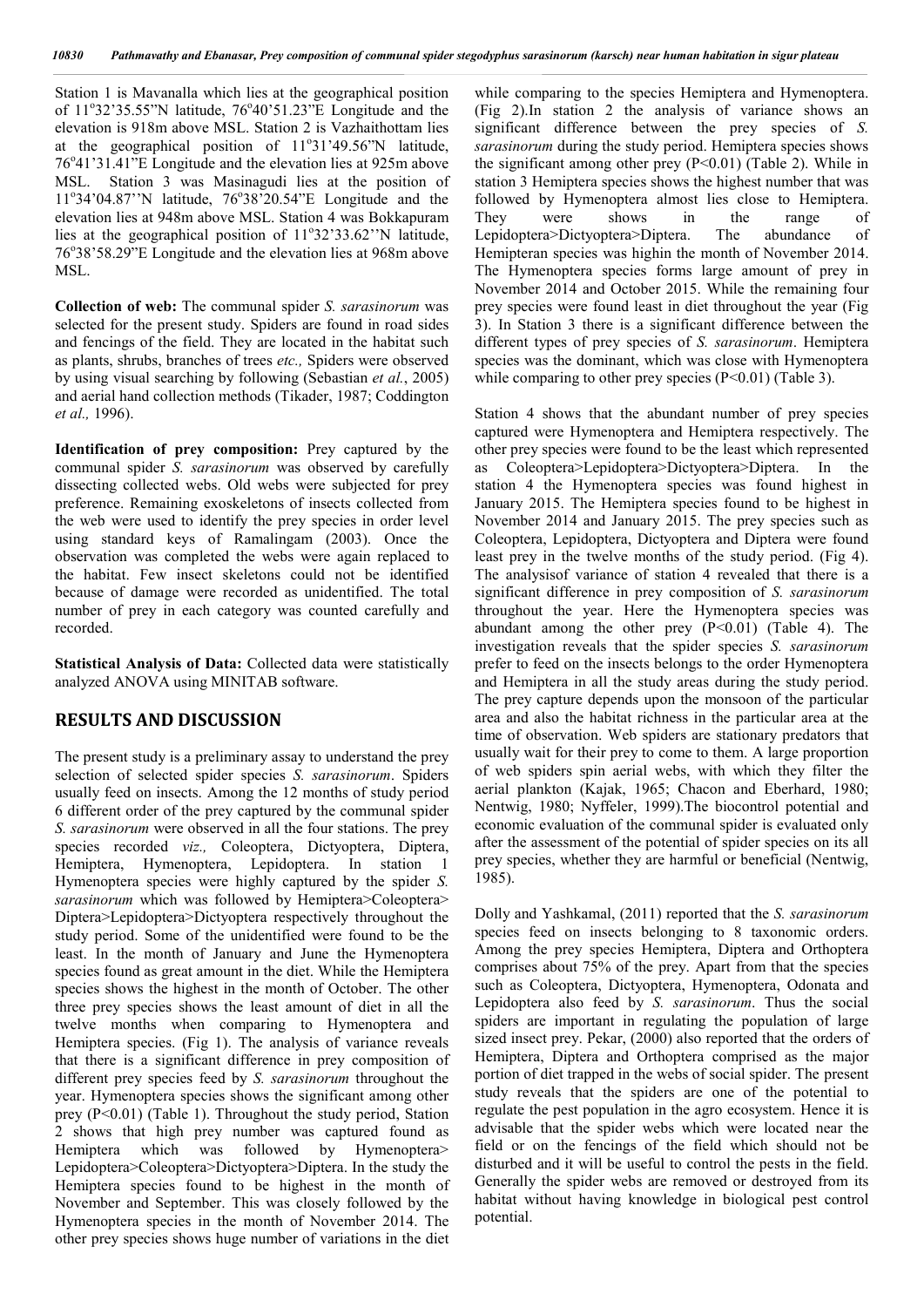

**Fig 1. Seasonal variation in the composition of Prey species were captured by the communal spider**  *S. sarasinorum* **in station 1.**



**Fig 2. Seasonal variation in the composition of Prey species were captured by the communal spider** *S. sarasinorum* **in station 2**



**Fig 3. Seasonal variation in the composition of Prey species were captured by the communal spider**  *S. sarasinorum* **in station 3.**

|  | Table 1. One-Way Analysis of Variance shows the prey composition of S. sarasinorum in Station 1. |  |  |  |
|--|--------------------------------------------------------------------------------------------------|--|--|--|
|  |                                                                                                  |  |  |  |

| Analysis of Variance |                 |         |        |        |                             |                                     |        |
|----------------------|-----------------|---------|--------|--------|-----------------------------|-------------------------------------|--------|
| Source               | DF              | SS      | мs     | F      | P                           |                                     |        |
| Factor               | -6              | 24716.8 | 4119.5 | 237.63 | 0.000                       |                                     |        |
| Error                | 77              | 1334.8  | 17.3   |        |                             |                                     |        |
| Total                | 83              | 26051.7 |        |        |                             |                                     |        |
|                      |                 |         |        |        | Individual 95% CIs For Mean |                                     |        |
|                      |                 |         |        |        | Based on Pooled StDev       |                                     |        |
| Level                | N               | Mean    | StDev  |        |                             | ---+---------+--------------------- |        |
| C1                   | 12 <sub>1</sub> | 26.500  | 5.776  |        | $(-*)$                      |                                     |        |
| C <sub>2</sub>       | 12              | 13.167  | 2.657  | $(-*)$ |                             |                                     |        |
| C <sub>3</sub>       | 12              | 24.333  | 3.447  |        | $(*-)$                      |                                     |        |
| C <sub>4</sub>       | 12              | 50.667  | 4.697  |        |                             | $(-*)$                              |        |
| C <sub>5</sub>       | 12              | 60.500  | 5.931  |        |                             |                                     | $(*-)$ |
| C6                   | 12              | 20.583  | 1.832  | $(-*)$ |                             |                                     |        |
| C <sub>7</sub>       | 12              | 13.083  | 2.906  | $(-*)$ |                             |                                     |        |
|                      |                 |         |        |        | ---+---                     |                                     |        |
| Pooled StDev $=$     |                 | 4.164   |        | 15     | 30                          | 45                                  | 60     |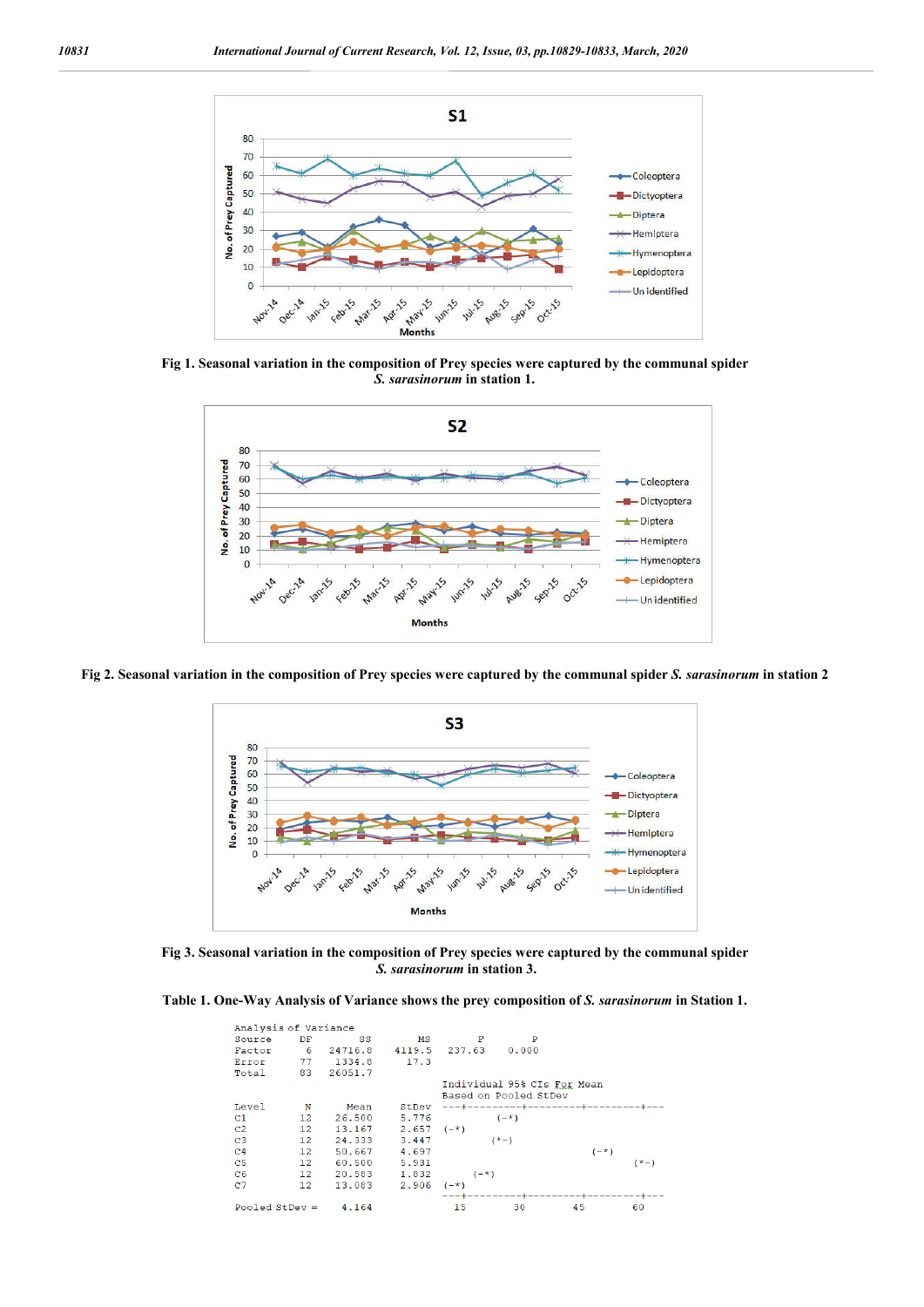

**Fig. 4. Seasonal variation in the composition of Prey species were captured by the communal spider**  *S. sarasinorum* **in station 4**



| Analysis of Variance    |                             |            |        |        |                       |                                       |        |
|-------------------------|-----------------------------|------------|--------|--------|-----------------------|---------------------------------------|--------|
| Source                  | DF                          | SS         | мs     | F      | P                     |                                       |        |
| Factor                  | - 6                         | 35130.4    | 5855.1 | 556.02 | 0.000                 |                                       |        |
| Error                   | 77                          | 810.8      | 10.5   |        |                       |                                       |        |
| Total                   |                             | 83 35941.2 |        |        |                       |                                       |        |
|                         | Individual 95% CIs For Mean |            |        |        |                       |                                       |        |
|                         |                             |            |        |        | Based on Pooled StDev |                                       |        |
| Level                   | N                           | Mean       | StDev  |        |                       | ---+---------+--------+-------------- |        |
| C1                      | $12 \overline{ }$           | 23.500     | 2.939  |        | $(-*)$                |                                       |        |
| C <sub>2</sub>          | 12                          | 13.583     | 2.109  | $(*)$  |                       |                                       |        |
| C <sub>3</sub>          | 12                          | 17.167     | 5.006  | $(*-)$ |                       |                                       |        |
| C <sub>4</sub>          | 12                          | 63.333     | 3.962  |        |                       |                                       | $(*)$  |
| C <sub>5</sub>          | 12                          | 61.917     | 2.875  |        |                       |                                       | $(*-)$ |
| C6                      | $12 \overline{ }$           | 23.833     | 2.758  |        | $(*)$                 |                                       |        |
| C <sub>7</sub>          | 12                          | 13,000     | 2,000  | $(-*)$ |                       |                                       |        |
|                         |                             |            |        |        |                       |                                       |        |
| Pooled StDev =<br>3.245 |                             |            | 15     | 30     | 45                    | 60                                    |        |

**Table 3. One-Way Analysis of Variance shows the prey composition of** *S. sarasinorum* **in Station 3.**

| Analysis of Variance      |                   |            |        |        |                                   |  |        |
|---------------------------|-------------------|------------|--------|--------|-----------------------------------|--|--------|
| Source                    | DF                | SS         | МS     | F      | P                                 |  |        |
| Factor                    | - 6               | 35439.1    | 5906.5 | 469.92 | 0.000                             |  |        |
| Error                     | 77                | 967.8      | 12.6   |        |                                   |  |        |
| Total                     |                   | 83 36407.0 |        |        |                                   |  |        |
|                           |                   |            |        |        | Individual 95% CIs For Mean       |  |        |
|                           |                   |            |        |        | Based on Pooled StDev             |  |        |
| Level                     | N                 | Mean       | StDev  |        | ----+---------+------------------ |  |        |
| C1                        | 12                | 24,250     | 2.989  |        | $(*-)$                            |  |        |
| C <sub>2</sub>            | 12                | 13.583     | 2.610  | $(*)$  |                                   |  |        |
| C <sub>3</sub>            | 12                | 16.167     | 4.988  | $(-*)$ |                                   |  |        |
| C <sub>4</sub>            | $12 \overline{ }$ | 62.917     | 4.441  |        |                                   |  | $(*)$  |
| C <sub>5</sub>            | 12                | 61.917     | 3.728  |        |                                   |  | $(*-)$ |
| C6                        | 12                | 25.250     | 2.633  |        | $(-*)$                            |  |        |
| C <sub>7</sub>            | 12                | 11.583     | 2.610  | $(-*)$ |                                   |  |        |
|                           |                   |            |        |        |                                   |  |        |
| Pooled $StDev =$<br>3.545 |                   | 15         | 30     | 45     | 60                                |  |        |
|                           |                   |            |        |        |                                   |  |        |



| Analysis of Variance      |                   |            |        |                |                                 |    |        |
|---------------------------|-------------------|------------|--------|----------------|---------------------------------|----|--------|
| Source                    | DF                | SS         | мs     | F              | P                               |    |        |
| Factor                    | -6                | 34390.6    | 5731.8 | 507.49         | 0.000                           |    |        |
| Error                     | 77                | 869.7      | 11.3   |                |                                 |    |        |
| Total                     |                   | 83 35260.2 |        |                |                                 |    |        |
|                           |                   |            |        |                | Individual 95% CIs For Mean     |    |        |
|                           |                   |            |        |                | Based on Pooled StDev           |    |        |
| Level                     | N                 | Mean       | StDev  |                | ----+--------+--------+-------- |    |        |
| C1                        | $12 \,$           | 22.917     | 2.539  |                | $(*-)$                          |    |        |
| C <sub>2</sub>            | 12                | 14.667     | 3.627  | $(-*)$         |                                 |    |        |
| C <sub>3</sub>            | 12                | 13.917     |        | $3.801$ $(*-)$ |                                 |    |        |
| C <sub>4</sub>            | $12 \overline{ }$ | 60.583     | 4.010  |                |                                 |    | $(*-)$ |
| C5                        | 12 <sub>1</sub>   | 61.333     | 3.774  |                |                                 |    | $(*)$  |
| C6                        | 12                | 22.417     | 2.811  |                | $(*)$                           |    |        |
| C <sub>7</sub>            | 12                | 11.333     | 2.605  | $(-*)$         |                                 |    |        |
|                           |                   |            |        |                |                                 |    |        |
| Pooled StDev $=$<br>3.361 |                   |            | 15     | 30             | 45                              | 60 |        |